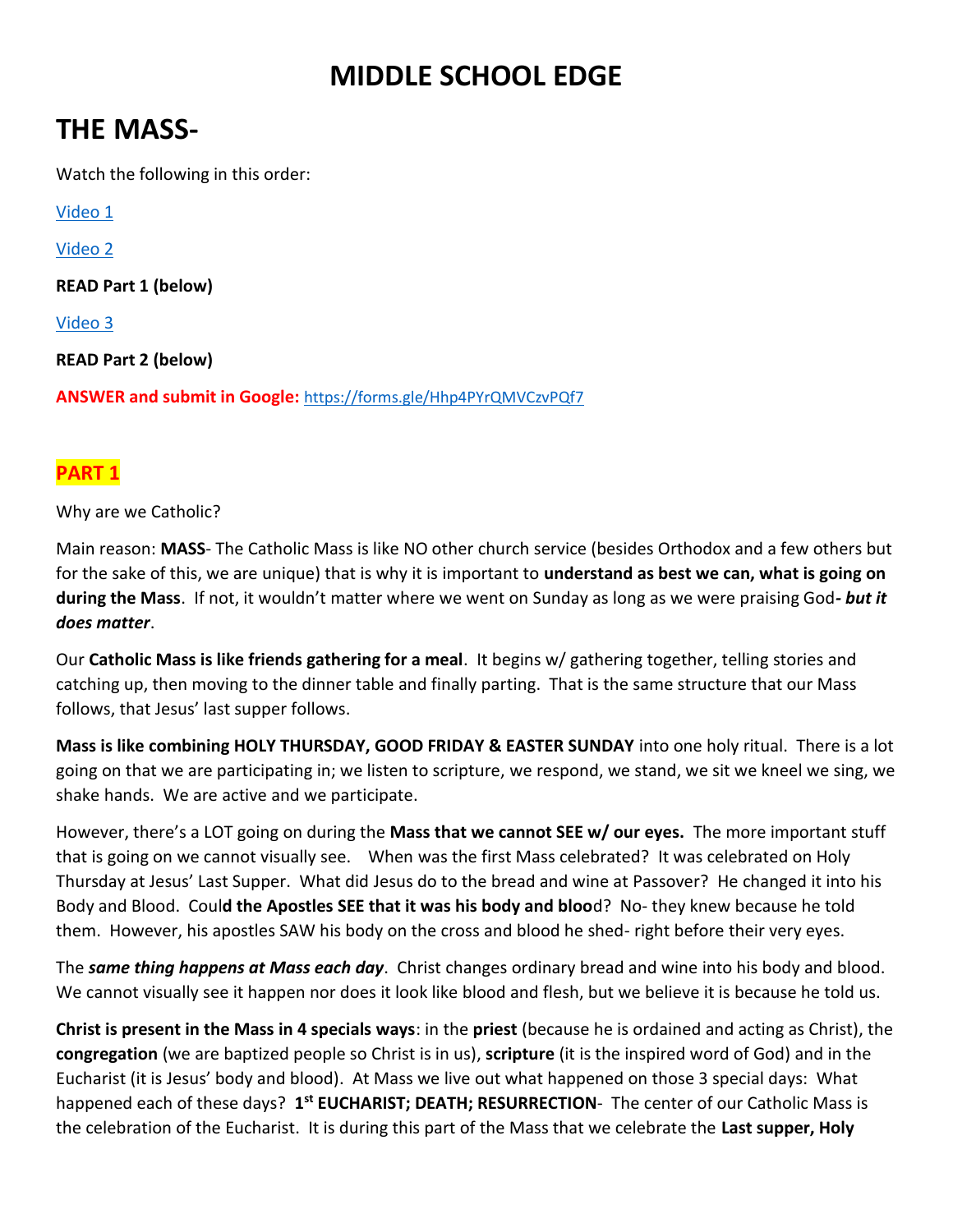**Thursday, and Jesus is BORN on the altar right in front of us and no sooner that he is born that he died as on good Friday.** It doesn't end there; we celebrate the **Resurrection of Jesus** -

**Who is present at the Mass**? When we go to Mass and receive the Eucharist we are then connected to the Body of Christ in a VERY profound way. We are connected to **everyone else who is receiving the Eucharist** and who has ever received the Eucharist because it is Christ who is living in us. We are also connected to all those who have gone before us. **All the saints in Heaven and to Christ himself**. When we go to Mass we are in kind of a time warp- we leave earth and enter into the Heavenly reality which we cannot see. But like the air we breathe that we cannot see, the angels, saints and God are all present with us in those moments. It is utterly profound and impossible to believe w/o faith.

### **[\\*\\*watch video](https://www.youtube.com/watch?v=XuixRzjkyro)**

## **Part 2: Sharing the Meal**

We have greeted each other warmly, we have listened to some great stories about our ancestors and about Jesus. We heard in the homily what God might be wanting us to know right now. Together we professed what we believe and we prayed for our church and the world. Now we set the **table, say grace and share food.**

#### Setting the table: aka: **Preparation of the Gifts**

Back in the day, early **Christians used to have Mass at each other's homes**. They would **read scripture** and then **break bread** together. Once church buildings came to be (because crowds got too large for homes), Christians would bring bread and wine from their homes to be used in Mass. They'd also OFFER it up to the clergy (priests) and to the poor.

#### Q) **What do we bring to Mass today instead of bringing our own bread and wine to offer**?

The collection that is taken up is brought down the aisle along w/ the bread and wine and given to the priestjust as it would have been done back in the day. The priest puts the bread and wine on the table (altar). He mixes the water and wine and washes his hands. We end the preparation w/ a prayer over the gifts.

#### **Q) why does he wash his hands?**

#### **THE EUCHARISTIC PRAYER**

The Eucharistic prayer is the *center of the Mass and the heart of our faith*. This is a big deal. It goes like this: **1) we call upon God remembering how he has saved us 2) we remember Jesus and what he did the night before he died; his passion, death and Resurrection 3) we ask God to continue to work in our lives and pray to become one w/ Him**

Now if there's one part of the Mass that you need to pay utter attention to**, it's this part**. The priest leads us through a series of prayers where he asks us **if we are ready to approach this table and receive our Lord in the Eucharist**.

#### Q) **what does the word Eucharist mean?**

The priest continues w/ the prayer and we are on our knees . We are brought into God's presence in a very real way- all the angels and saints are present w/ us and they are singing HOLY HOLY HOLY or WOW WOW WOW! They cannot even believe what is happening right now.

#### Q) **when was the first Eucharist**?